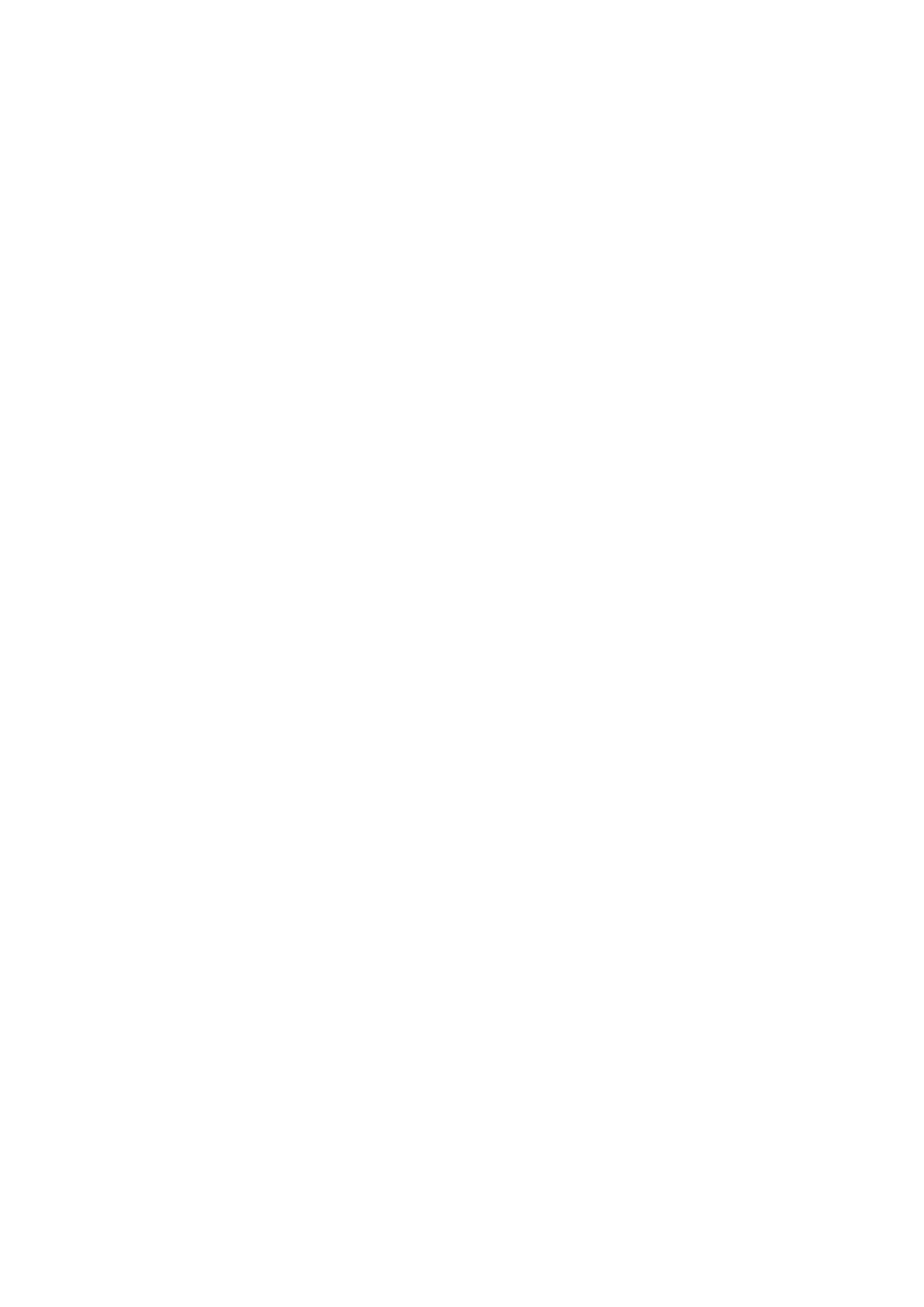# **Clifton Primary School**

# Accessibility Plan

# See And happines

Date policy last reviewed: 1<sup>st</sup> September 2021 Signed by: S. threlkeld-Brown Headteacher Date: 1.9.21 D. Evans Chair of governors Date: 1.9.21

**Created in collaboration with our legal expert**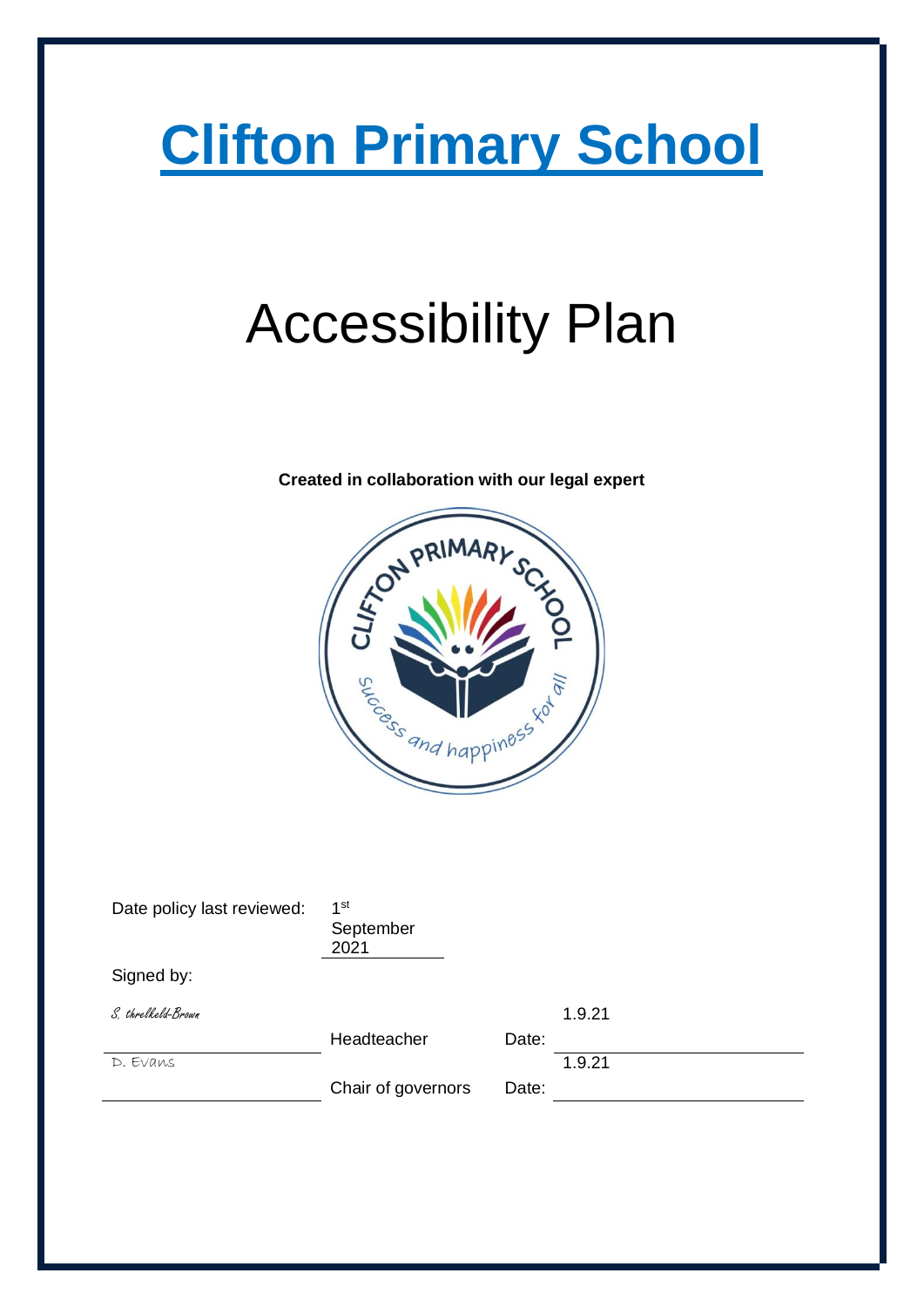### **Contents:**

Aim of the Accessibility Plan

- 1. The Accessibility Audit
- 2. Planning duty 1: Curriculum

3. Planning duty 2: Physical **environment** 4. Planning duty 3:

**Information**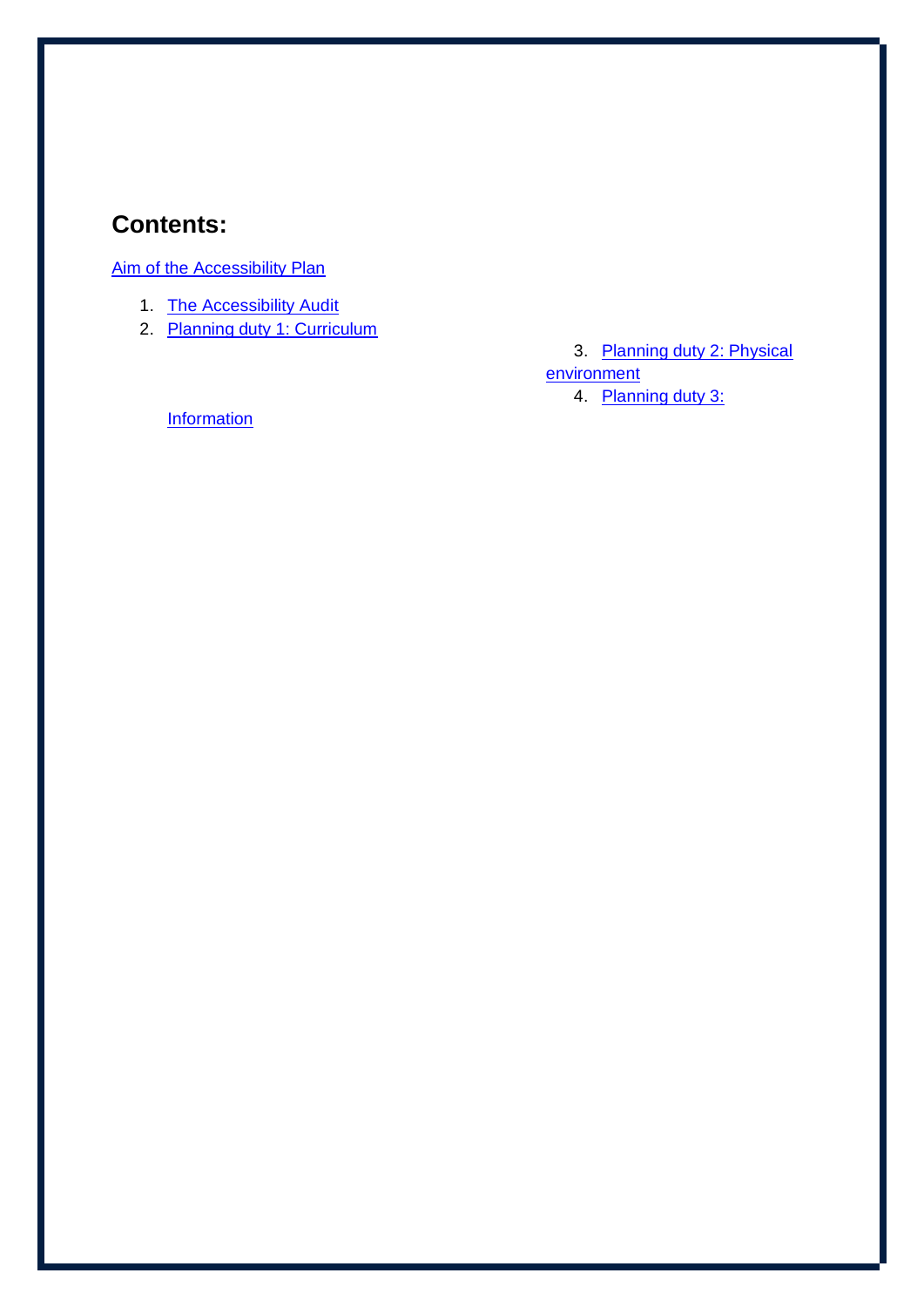#### **Aims of the Accessibility Plan**

This plan outlines how Clifton Primary School aims to increase access to education for pupils with disabilities in the three areas required by the planning duties in the Equality Act 2010 (i.e. the curriculum, physical environment and information).

A person is regarded as having a disability under the Act where they have a physical or mental impairment that has a substantial and long-term adverse effect on their ability to carry out normal day-to-day activities.

This plan aims to:

- Increase the extent to which pupils with disabilities can participate in the curriculum.
- Improve the physical environment of the school to enable pupils with disabilities to take better advantage of education, benefits, facilities and services provided.
- Improve the availability of accessible information to pupils with disabilities.

The above aims will be delivered within a reasonable timeframe, and in ways which are determined after taking into account pupils' disabilities and the views of parents and pupils. In the preparation of an accessibility strategy, the LA must have regard to the need to allocate adequate resources in the implementation of this strategy.

The governing board also recognises its responsibilities towards employees with disabilities and will:

- Monitor recruitment procedures to ensure that individuals with disabilities are provided with equal opportunities.
- Provide appropriate support and provision for employees with disabilities to ensure that they can carry out their work effectively without barriers.
- Undertake reasonable adjustments to enable staff to access the workplace.

The plan will be resourced, implemented, reviewed and revised in consultation with:

- Pupils' parents.
- The headteacher and other relevant members of staff.
- Governors.
- External partners.

This plan is reviewed every three years to take into account the changing needs of the school and its pupils. The plan is also reviewed where the school has undergone a refurbishment.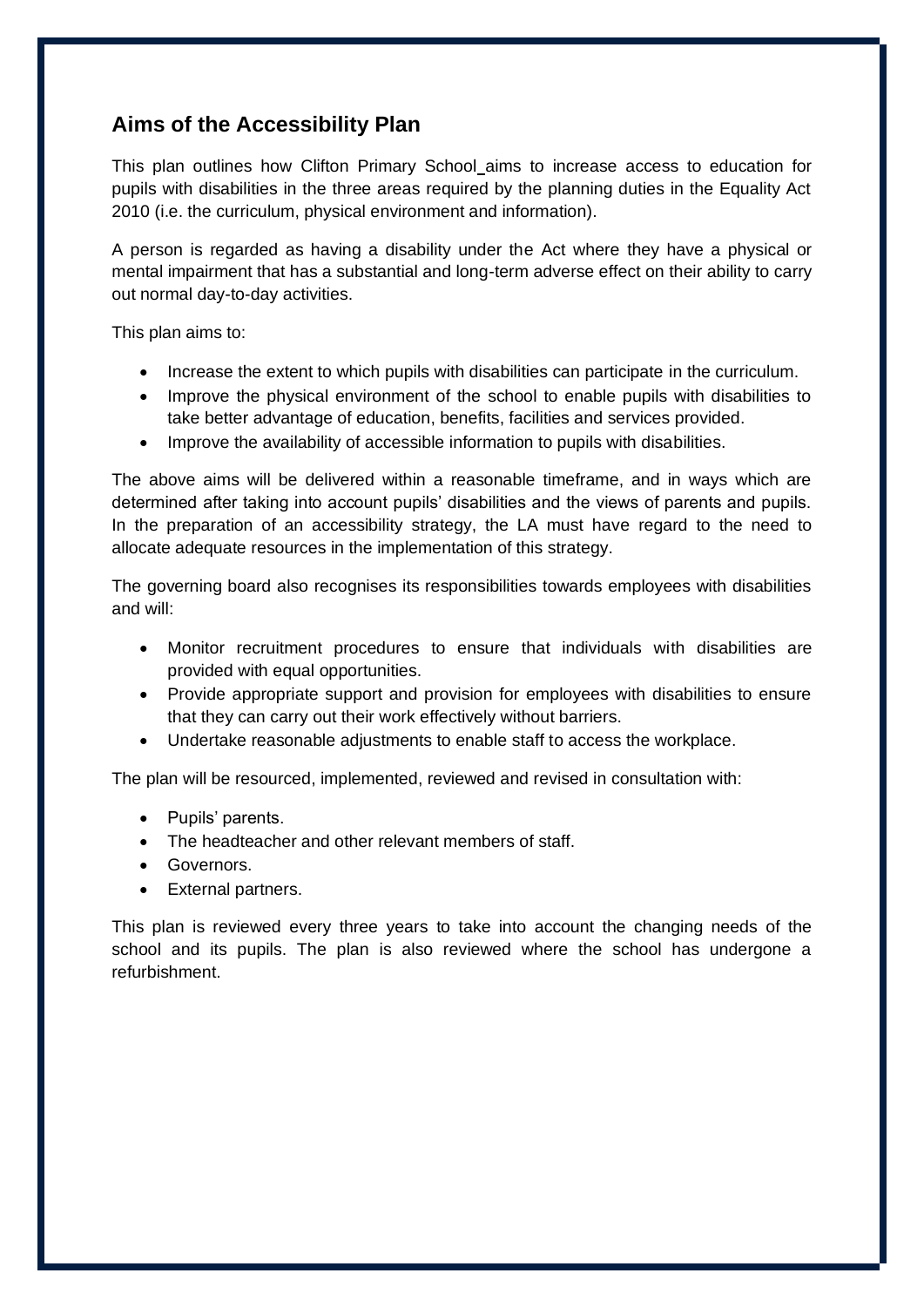#### **The Accessibility Audit**

The governing board will undertake an annual Accessibility Audit. The audit will cover the following three areas:

- **Access to the curriculum**  the governing board will assess the extent to which pupils with disabilities can access the curriculum on an equal basis with their peers.
- **Access to the physical environment**  the governing board will assess the extent to which pupils with disabilities can access the physical environment on an equal basis with their peers.
- Access to information the governing board will assess the extent to which pupils with disabilities can access information on an equal basis with their peers.

When conducting the audit, the governing board will consider all kinds of disabilities and impairments, including, but not limited to, the following:

- **Ambulatory disabilities**  this includes pupils who use a wheelchair or mobility aid
- **Dexterity disabilities**  this includes those whose everyday manual handling of objects and fixtures may be impaired
- **Visual disabilities**  this includes those with visual impairments and sensitivities
- **Auditory disabilities**  this includes those with hearing impairments and sensitivities
- **Comprehension**  this includes hidden disabilities, such as autism and dyslexia

The findings from the audit will be used to identify short-, medium- and long-term actions to address specific gaps and improve access.

All actions will be carried out in a reasonable timeframe, and after taking into account pupils' disabilities and the preferences of their parents. The actions that will be undertaken are detailed in the following sections of this document.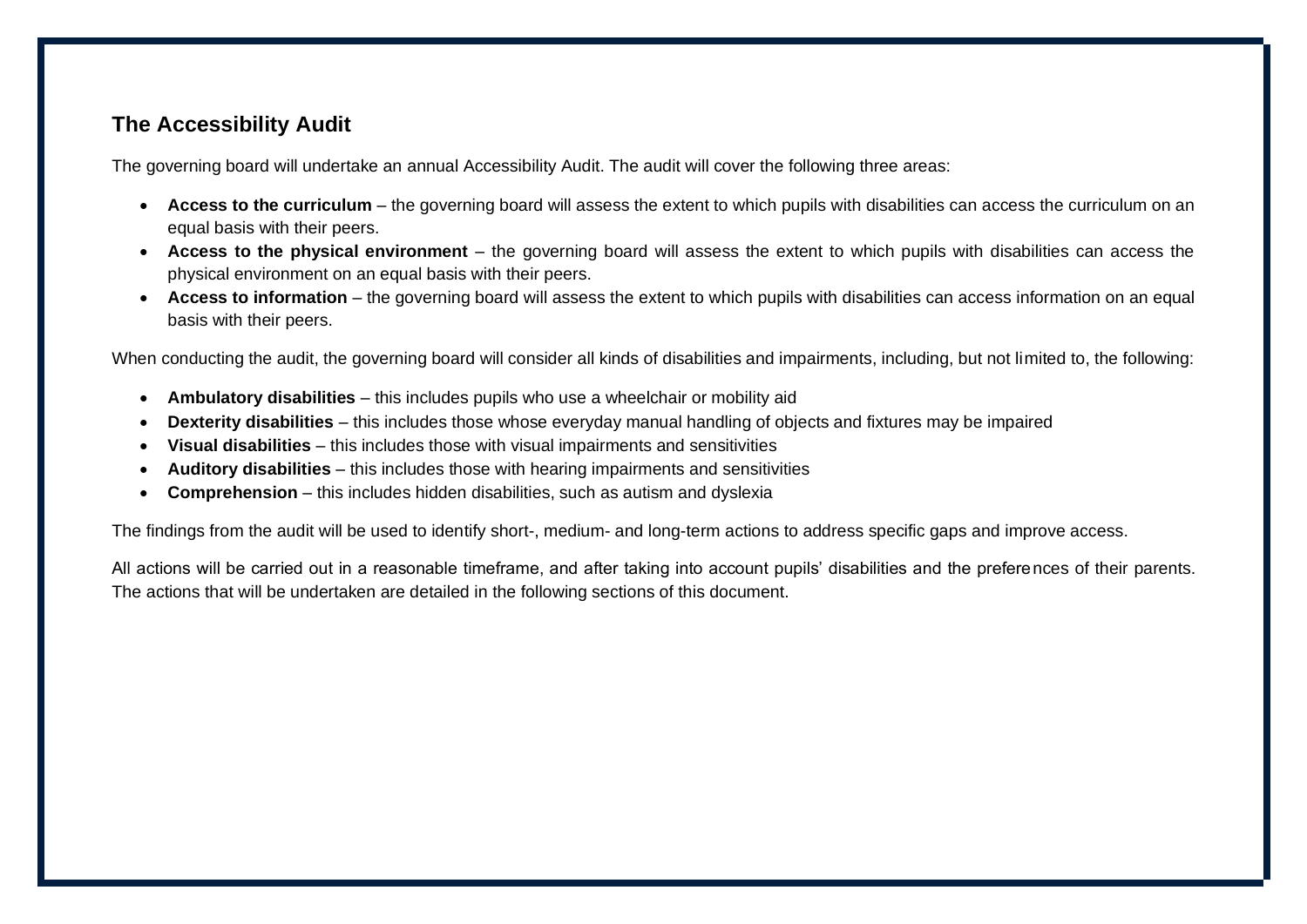## **Planning duty 1: Curriculum**

| Targets                     | <b>Strategies</b>                  | <b>Timescale</b> | Responsibility       | <b>Success Criteria</b>   |
|-----------------------------|------------------------------------|------------------|----------------------|---------------------------|
| Ensure support staff have   | Identify training needs at regular | Ongoing          | SENDCO / Headteacher | Raised confidence of      |
| specific training           | meetings                           |                  |                      | support staff             |
| on disability issues.       |                                    |                  |                      |                           |
| Ensure all staff (teaching  | Share information with all         | Ongoing          |                      |                           |
| & non teaching) are         | agencies involved with             |                  | SENDCO               | All staff are aware of    |
| aware of SEND               | each child.                        |                  |                      | individual's needs        |
| children's curriculum       |                                    |                  |                      |                           |
| access                      |                                    |                  |                      |                           |
| All school visits and trips | Ensure venues and means of         | Ongoing          | SENDCO<br>EVC/       | All pupils are able to    |
| need to be accessible       | transport are vetted for           |                  |                      | access all school trips   |
| to all pupils               | suitability when                   |                  |                      | and take part in a        |
|                             | appropriate.                       |                  |                      | range of activities       |
| Review PE curriculum to     | Review PE curriculum to include    | Ongoing          |                      | All pupils have access to |
| ensure PE is accessible to  | disability sports when             |                  | SENCO & PE subject   | PE and are able to excel. |
| all pupils                  | appropriate                        |                  | leader               |                           |
|                             |                                    |                  |                      |                           |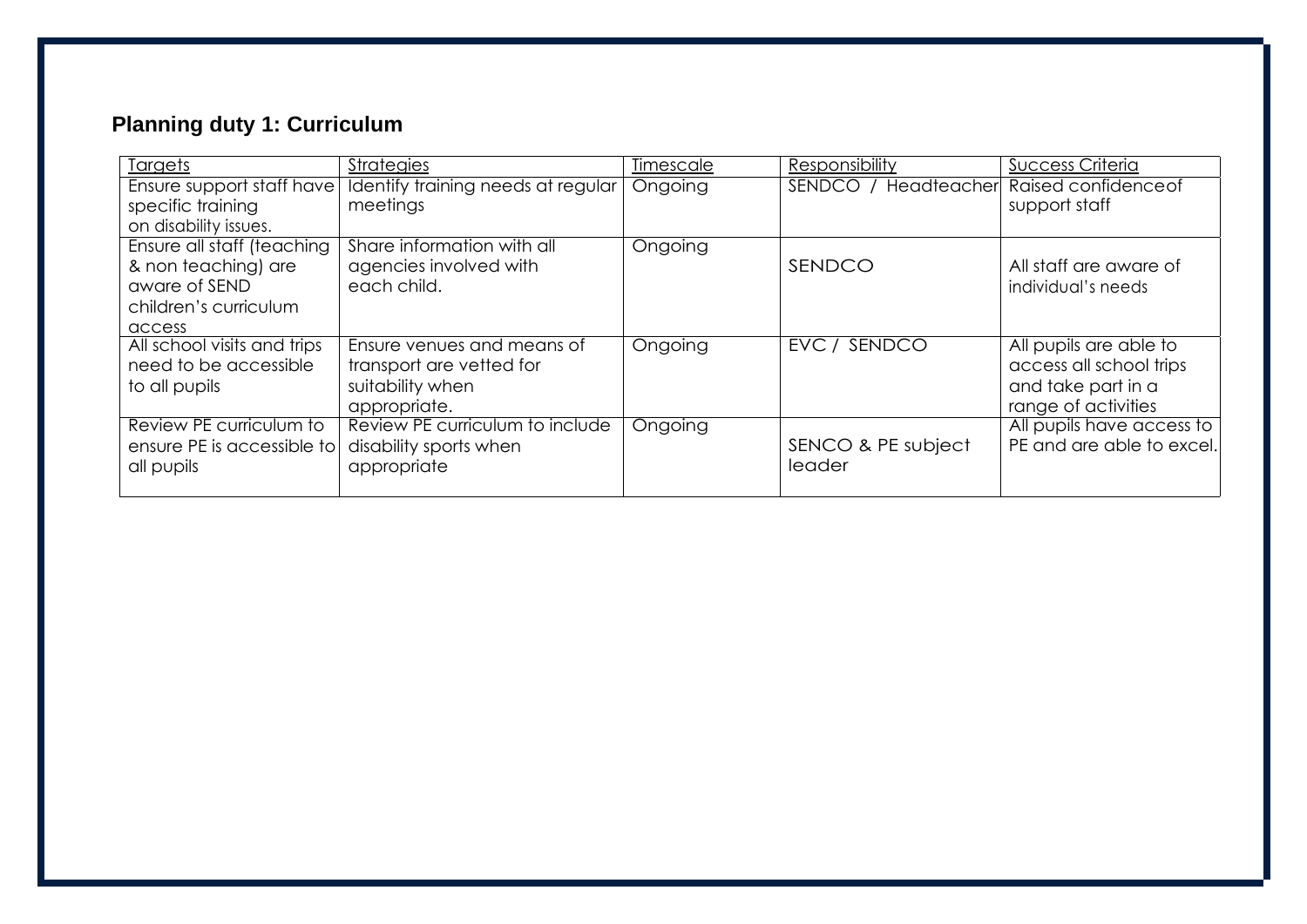# **Planning duty 2: Physical environment**

| <u>Targets</u>                                                                                       | <b>Strategies</b>                                                                                                                                                                                                                                                                                                              | <b>Timescale</b> | <b>Responsibility</b>                       | <b>Success Criteria</b>                                                                        |
|------------------------------------------------------------------------------------------------------|--------------------------------------------------------------------------------------------------------------------------------------------------------------------------------------------------------------------------------------------------------------------------------------------------------------------------------|------------------|---------------------------------------------|------------------------------------------------------------------------------------------------|
| To be aware of the<br>access needs of disabled<br>children, staff, governors<br>and parents, carers. | • to create access plans<br>for individual disabled<br>children as part of their<br>IEP / EHCP process.                                                                                                                                                                                                                        | As required      | SENDCO / Class Teacher<br>Parents/ Children | IEPs are in place for any<br>pupils with SEND, and all<br>staff are aware of pupils'<br>needs. |
|                                                                                                      | to ensure staff and<br>governors can<br>access areas of<br>school used in<br>meetings.<br>Annual reminder to<br>parents, carers<br>through questionnaire<br>to let us know if they<br>have problems with<br>access to areas of the<br>school.<br>Circulate<br>information to<br>relevant staff on<br>Access to Work<br>scheme. | As required      | Headteacher                                 | All staff & governors and<br>visitors/students are<br>confident that their<br>needs are met.   |
|                                                                                                      |                                                                                                                                                                                                                                                                                                                                | Ongoing process  | Headteacher                                 | Continuous monitoring<br>to ensure any new needs<br>arising are met.                           |
|                                                                                                      |                                                                                                                                                                                                                                                                                                                                | Annual           | Headteacher                                 | Parents have full access<br>to all areas of school.<br>Access to Work                          |
|                                                                                                      |                                                                                                                                                                                                                                                                                                                                |                  |                                             | Information availaable<br>https://www.gov.uk/access-to-work/apply                              |
|                                                                                                      |                                                                                                                                                                                                                                                                                                                                | ongoing          |                                             | Volunteers and students<br>are aware of needs of<br>SEND children at all<br>times.             |